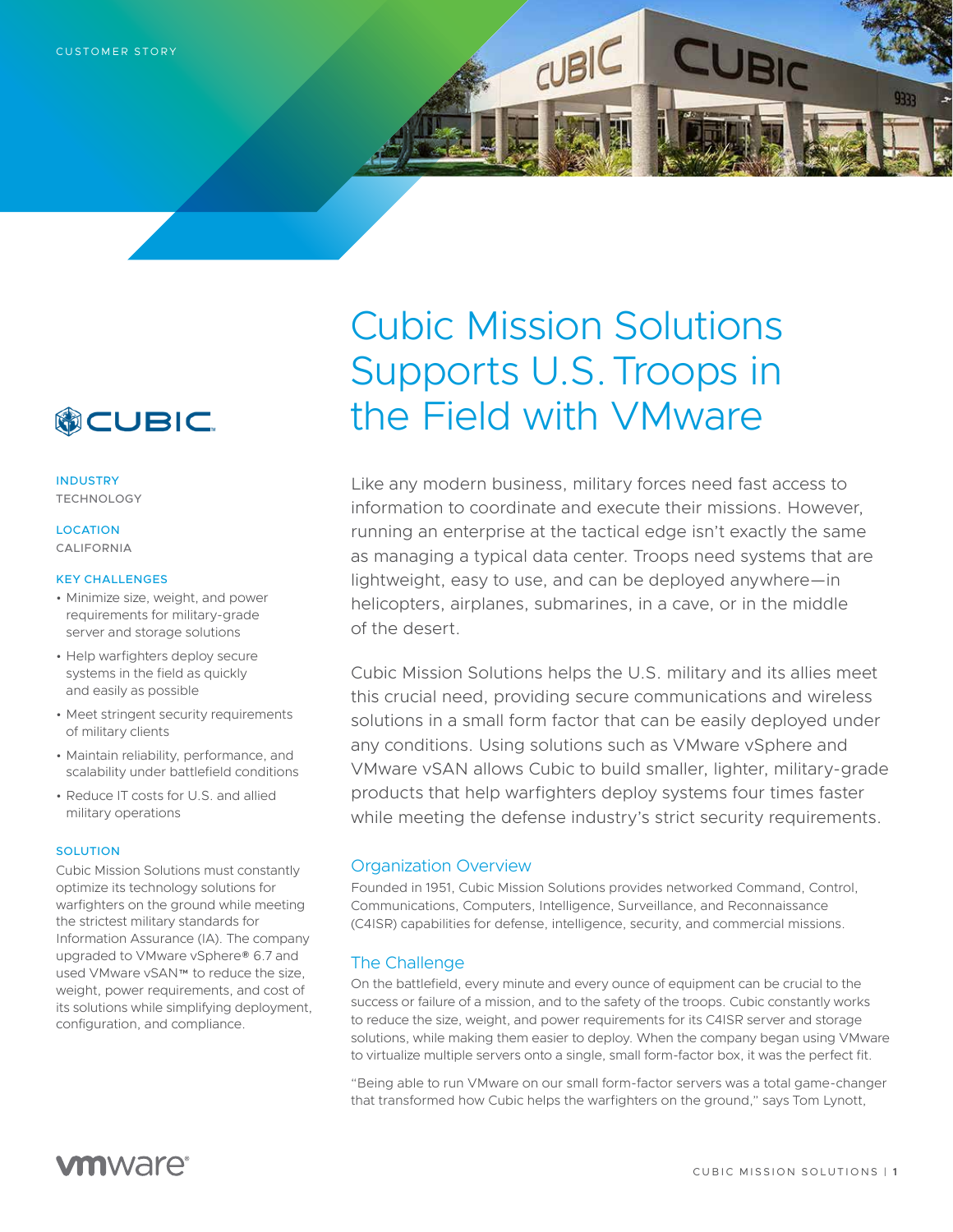## BUSINESS BENEFITS

- Reduces average equipment weight for warfighters by 91 percent
- Enables 4x faster deployment of field-ready servers with automated security configurations
- Enhances security with militaryapproved products, VM-level disk encryption, and an HTML5-based client
- Provides maximum availability for virtual machines (VMs) and nearinstant storage scalability with vSAN
- Saves customers hundreds of thousands of dollars in data storage and transportation costs

director of software architecture at Cubic Mission Solutions. "Managing the environment became much easier. We can now migrate and add servers in and out, and we have the ability to patch servers easily."

Any solution that Cubic offers must meet stringent military security requirements. Near the top of the list is assessing and enforcing continuous compliance with more than 250 Security Technical Implementation Guides (STIGs) set by the U.S. Defense Information Systems Agency (DISA). Applying these security settings manually could take weeks, impacting deployment agility.

"The military needs to be able to deploy secure systems rapidly, which was difficult in the past," says Lynott. "One of the biggest challenges that we find is the end user may not have the skill sets required to build virtual infrastructures, because their focus is on the military operation. We wanted a solution that could provide the automation needed to give them that capability."

Because a battlefield situation can quickly escalate from a few hundred troops to a thousand, soldiers often carry more hardware than they need, knowing that scalability might be crucial at a moment's notice. Despite decreasing the footprint of its proprietary servers, which are manufactured by Cubic subsidiary DTECH Labs, the size and scalability of storage hardware were still limiting factors. Troops still had to transport bulky, expensive storage appliances on airplanes, helicopters, and Humvees, usually buying and carrying multiple units for redundancy and emergency scalability.

"We wanted a virtualized storage solution that would allow the military to reduce equipment weight and the cost of their missions by using our small form-factor servers for their field storage needs," says Lynott. "But it had to be absolutely reliable and performant under battlefield conditions."

## The Solution

Cubic decided to expand its relationship with VMware by upgrading customer solutions to vSphere 6.7 and offering military clients the option of using vSAN for virtualized storage. vSphere 6.7 offers a number of security improvements, including VM-level encryption and an HTML5-based client that does not require the use of Adobe Flash.

"For the military, using Flash can be a big security risk, so being able to eliminate that with vSphere 6.7 was the first thing that our military clients noticed," says Lynott. "That was a huge win."

vSphere 6.7 provides support for Trusted Platform Module (TPM) 2.0, an international standard that leverages the TPM 2.0 chip found on most modern servers to securely store passwords, certificates, or encryption keys used for platform authentication. TPM provides assurance that VMware ESXi™ has booted with Secure Boot enabled, meaning that the machine refuses to load any driver or application unless the operating system bootloader is cryptographically signed.

Cubic took a bold step forward by offering customers rugged, portable server solutions with multiple hard drive slots serviced by a 12Gb/s SAS Host Bus Adapter (HBA) controller. These slots are intended to be used with vSAN, allowing the military to use Cubic's small form-factor servers to build virtual storage arrays in minutes. vSAN pools direct-attached storage devices across the vSphere cluster to create a distributed, shared datastore, replicating data between nodes for redundancy. Because vSAN is vSphere-native and fully integrated into the ESXi kernel, there are no appliances to push down and nothing further to install.